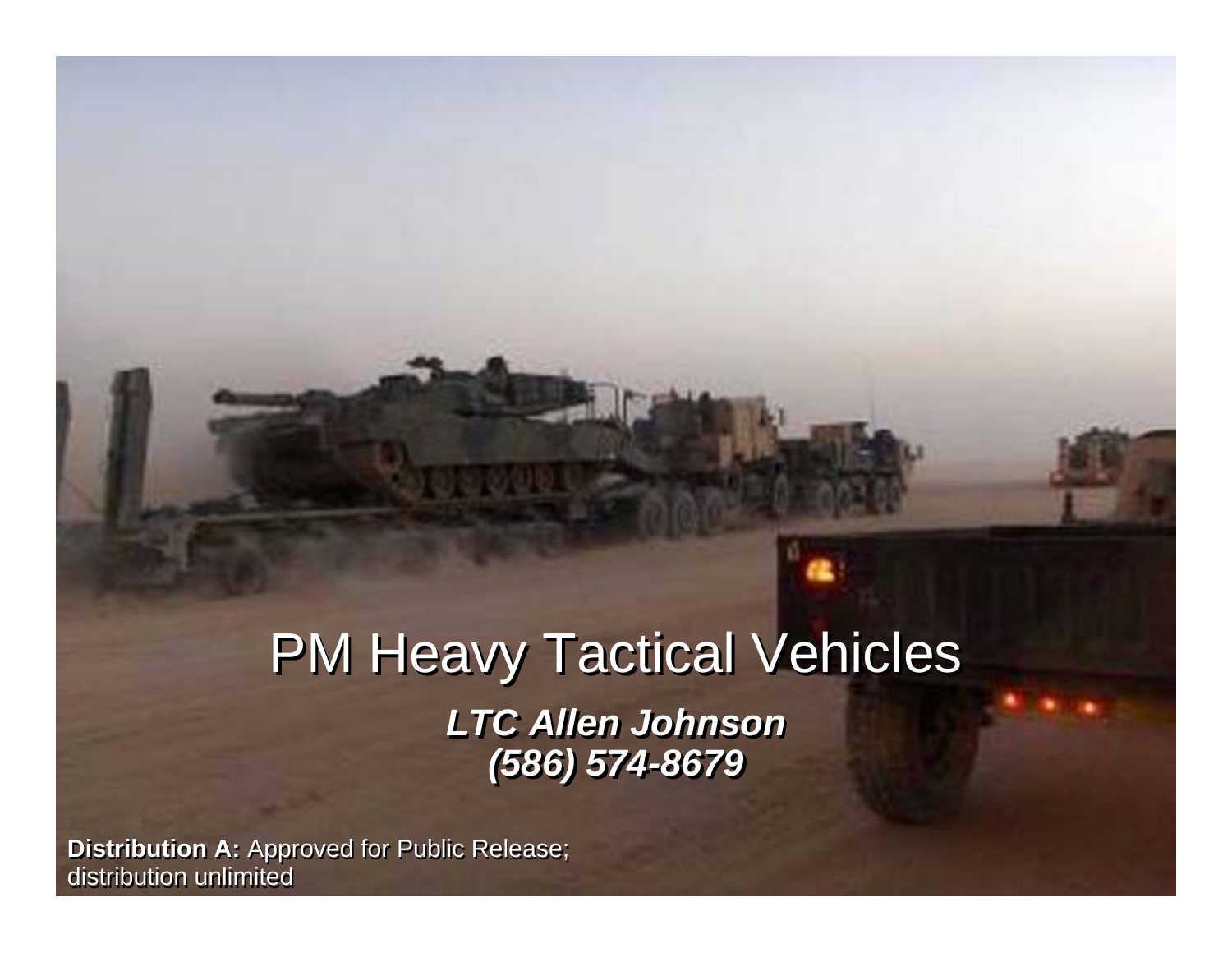

## **Heavy Tactical Vehicles**



- M977 Heavy Expanded Mobility Tactical Truck (HEMTT) Cargo
- ◆ M985 HEMTT Cargo w/MHC
- $\triangle$  M978 HEMTT Tanker, 2500 gal
- ◆ M983 HEMTT Tractor
- ◆ M984 HFMTT Wrecker
- $\bullet$  M1120 HEMTT LHS
- ◆ HEMTT A3 Electric Hybrid Tech Demonstrator
- ◆ HEMTT A4 LTAS + Improved Performance
- $\bullet$  HEMTT RECAP
- ◆ M1074 Palletized Load System (PLS) w/MHC
- $\bullet$  M1075 PLS Truck
- $\bullet$  M1076 PLS Trailer
- ◆ PLSA1 LTAS + Imparoved Performance
- ◆ M1070 Heavy Equipment Transporter System (HETS)
- ◆ M1000 HFTS Semi-trailer
- $\triangleleft$  M1142 Tactical Firefighting Truck (TFFT)
- ◆ XM1158 HEMTT-based Water Tender (HEWATT)
- ◆ M3/M3A1 Container Roll On/Off Platform (CROP)
- ◆ M1977 Common Bridge Transporter (CBT)
- ◆ M14 Improved Boat Cradle (IBC) / M15 Bridge Adapter Pallet (CBT)
- ◆ M915 Family of Vehicles
- ◆ M915A5 LTAS + Improved Performance
- ◆ M916 Light Equipment Transporter (LET)
- $\triangle$  M917 20 Ton Dump
- Container Handling Unit (CHU)
- M1, M1077/M1077A1 Flat rack
- ◆ Fifth Wheel Towing Device (FWTD)
- $\triangle$  M870A3 40 ton Low Boy Trailer
- $\triangle$  M871A3 22.5 ton Flatbed Trailer
- $\triangle$  M872A4 34 ton Flathed Trailer
- $\bullet$  M989A1 HEMAT
- ◆ M967A2 5000 Gal Bulkhaul Tanker
- ◆ M969A3 5000 Gal Refueler Tanker

#### **AOR**

- ◆ Interim Stryker Recovery System
- ◆ External Fire Suppression
- **Armor**

*HEMTT*

*M915*





*HET*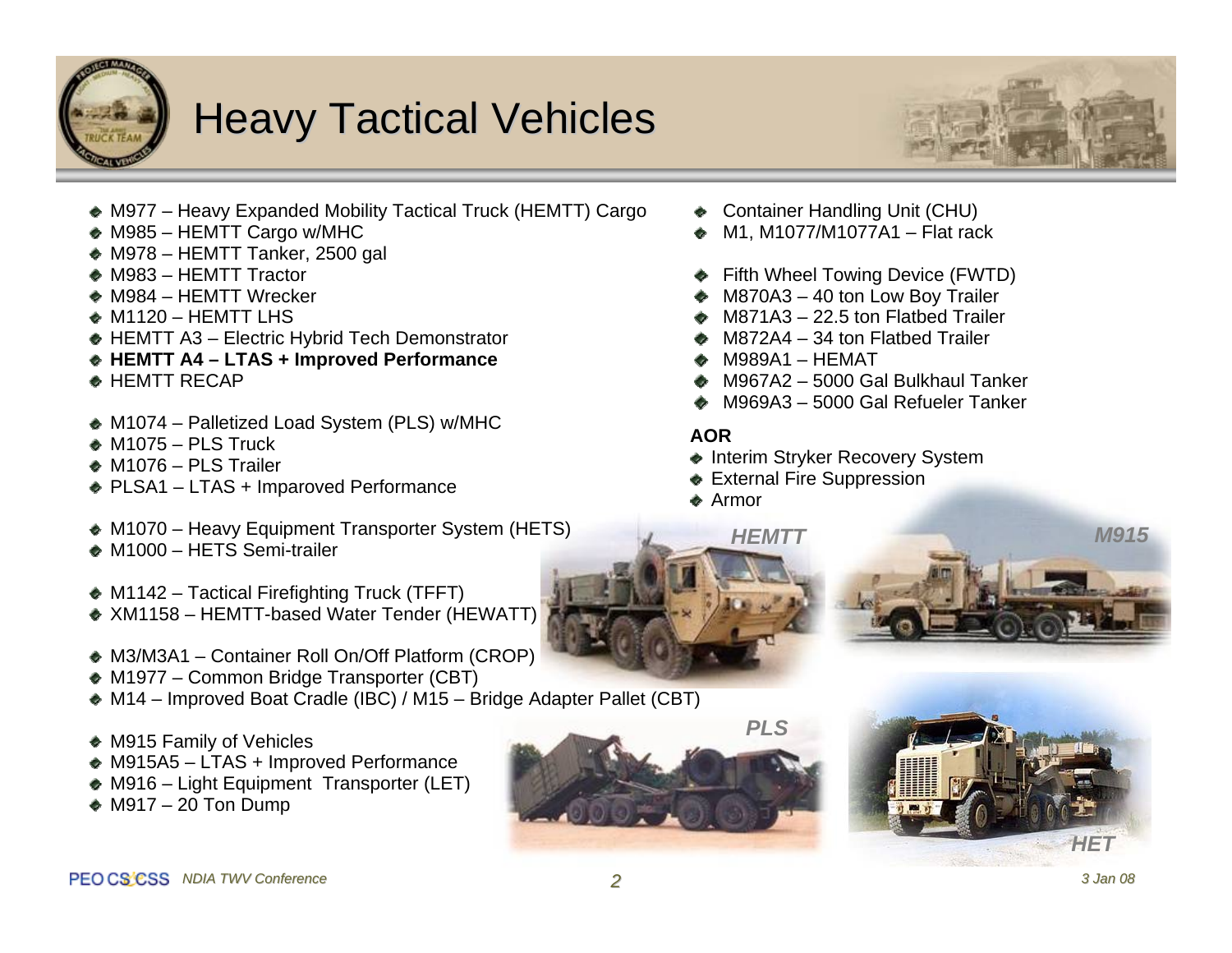

## Direct AOR Support



### *M915 Cab Field Kit M915 Cab Field Kit*

- Durable solution transfers AoA weight away from cab to frame rails
- **C** Prevent cab structural and related component damage and failures
- **210 Kits installed for prove out**

### *Fielding Summer 08 Fielding Summer 08*

*External Fire Suppression External Fire Suppression*

- PM HTV responding to an ONS for external fuel tank fire suppression
- Effort is ongoing to procure kits for HEMTT, HET and M915 FOV

### *no vibration failures Fielding Summer 08 Fielding Summer 08*



# *LED Headlights LED Headlights*

- LED Headlight for the HEMTT fleet, NSN 6220-01-947-9043, and LED Headlight Assy, NSN 6220-01-549-9049
- TACOM awarded Truck Lite Spares 10 Aug for 3000 headlights 6000 headlight assys

*18 systems scheduled for fielding 18 systems scheduled for fielding* 

*Interim Stryker Recovery Interim Stryker Recovery*

Interim Stryker Recovery System is a M983A2 LET pulling a modified Fifth Wheel Towing Recovery Device (FWTRD) and a High Mobility Recovery Trailer (HMRT). The HMRT has a 30T payload carrying capacity, the

FWTRD has a 16T lift and tow capacity

Current 24V system form fit for HEMTT and HMWWVs, unit workaround for other vehicles



### *Greater light, better durability, Greater light, better durability, no vibration failures*

PEO CS'CSS NDIA TWV Conference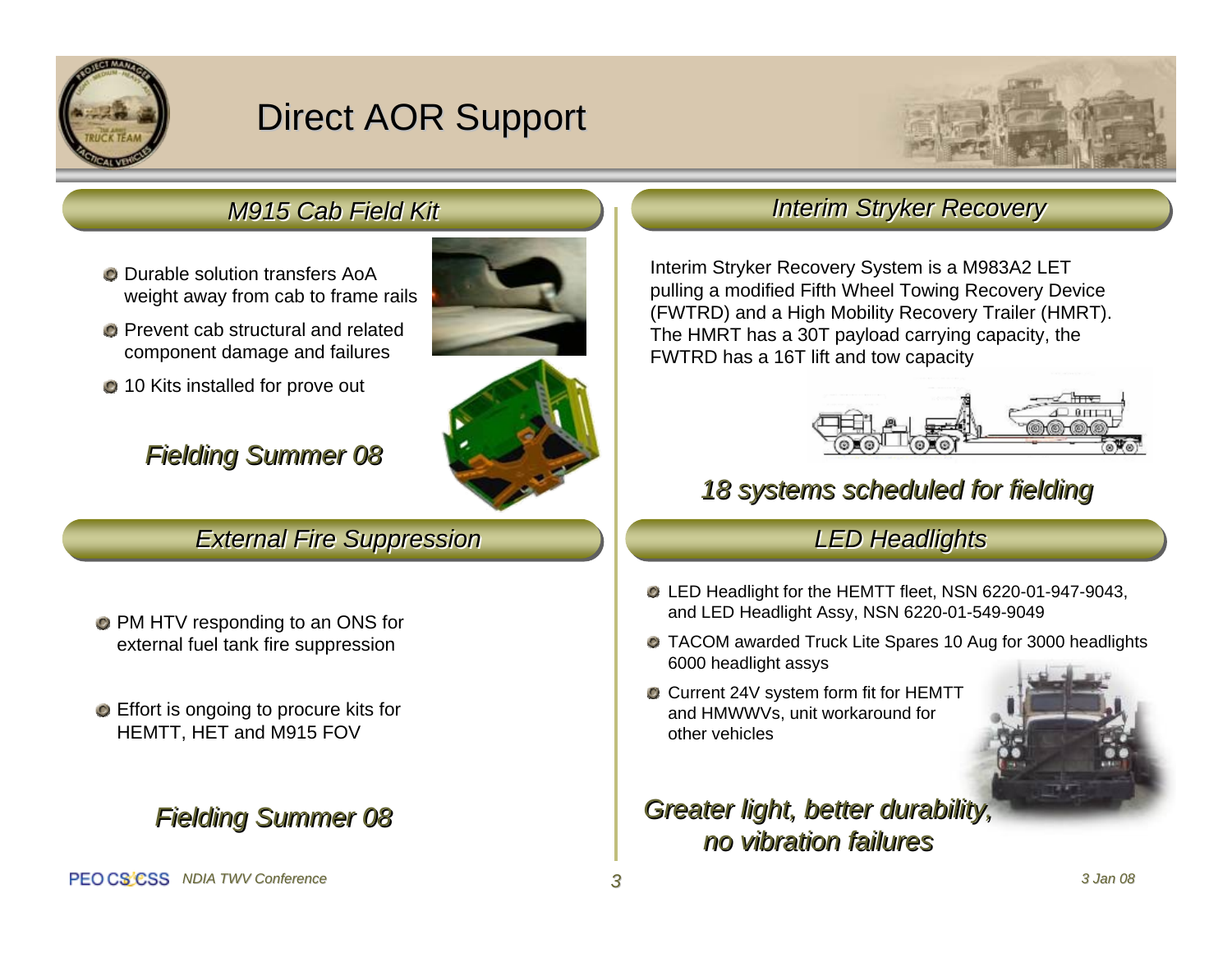

# **HTV Fleet Modernization**





**Improvements: Powertrain, Suspensions, Data Bus, LTAS, Fuel Efficiency, ABS & Traction Control, Climate Control, IETMs, Commonality ABS & Traction Control, Climate Control, IETMs, Commonality**

*Must Treat Each Like a New System! Must Treat Each Like a New System!*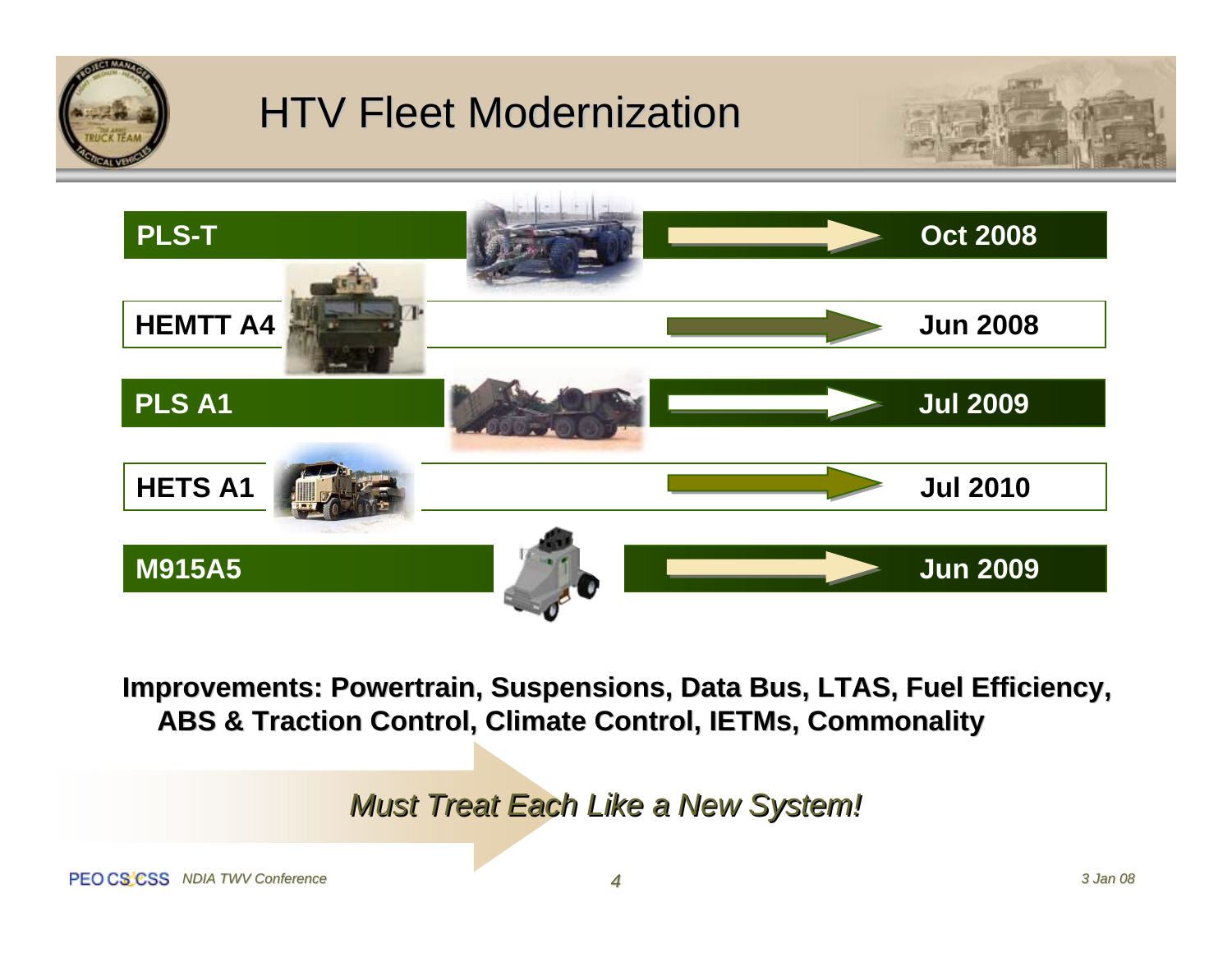



*PROGRAM "Is": PROGRAM "Is":*

- A Product Improvement Program (PIP) A Product Improvement Program (PIP)  $\circ$
- Implemented in New Production and RECAP (Fleet Modernization)  $\circ$
- First LTAS Platform for HTV, common cab w/ PLS Block 1  $\circ$
- COMPO 1 Allocation fielded to AOR  $\mathbf{O}$



### **First Units Fielding in Oct 08!**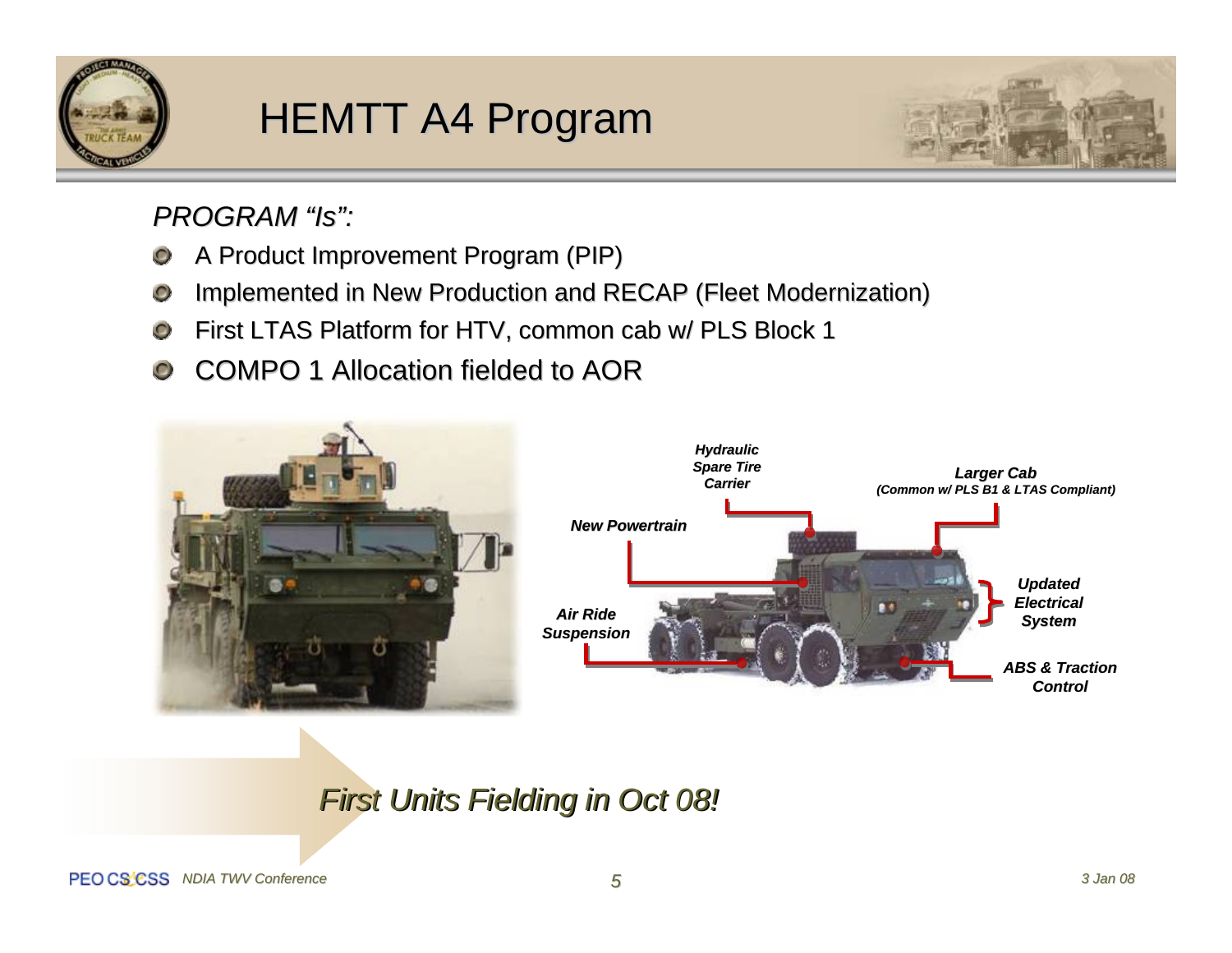

## Line Haul Replacement Strategy



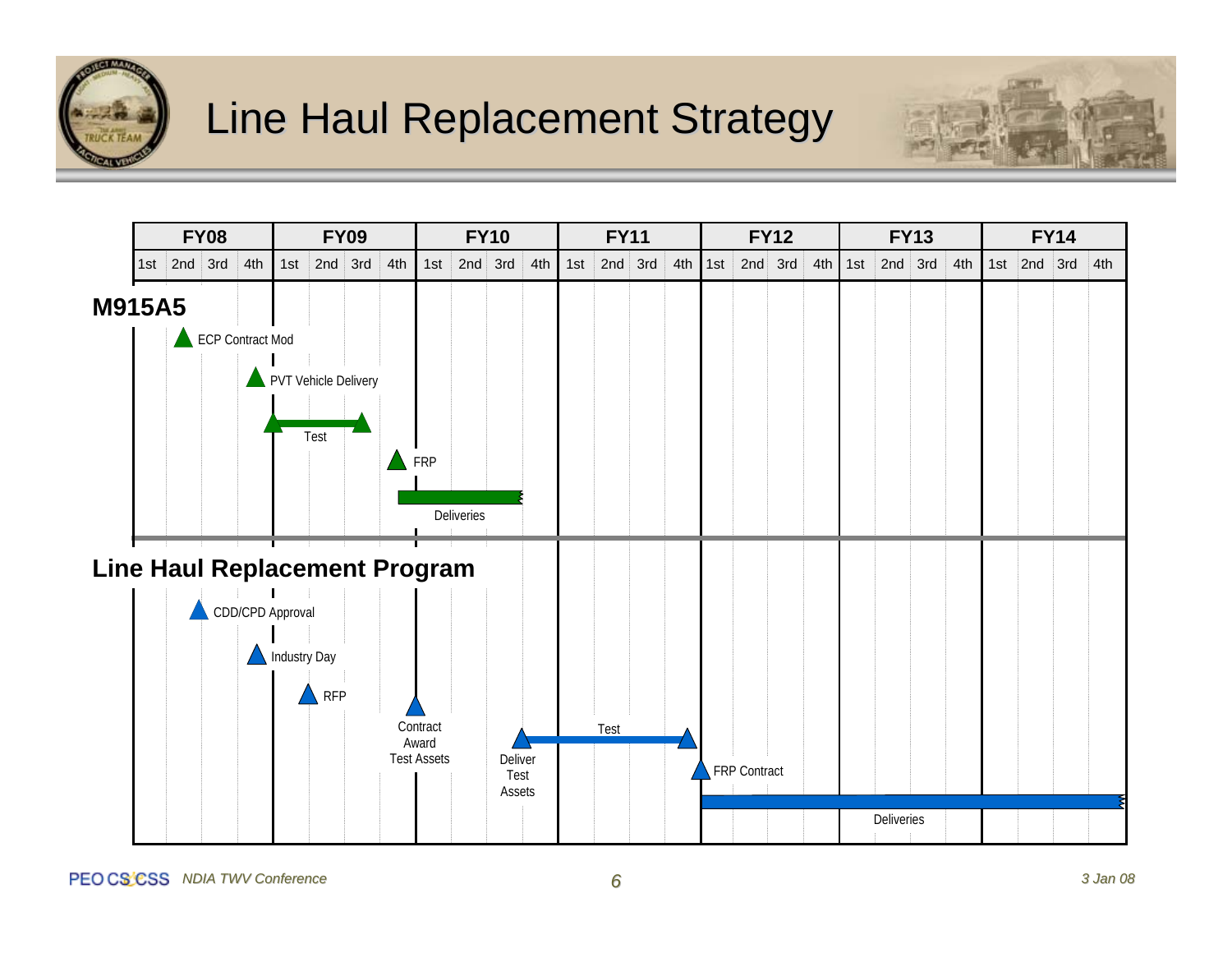

# HTV Significant Events for FY08



- $\mathbf C$ **GWOT Support** 
	- Field External Fire Suppression Kits for HEMTT, HET and M915FOV
	- M915 Cab Field Kit fielding
	- Interim Stryker Recovery System Testing and Fielding
- Continued record production levels for all HTV product lines  $\mathbf{\circ}$
- **Current Fleet improvement**  $\mathbf{\circ}$ 
	- LED Headlights, A/C and cab reinforcements cut into HEMTTA2 production
	- ◆ A/C cut into PLS production
- Fleet Modernization
	- HEMTT A4 and armor B-kits begin production
	- PLSA1 enters testing
	- M915A5 enters testing
	- Enhanced Container Handling Unit enters production
	- HETA1 program start
- Family of Heavy Tactical Vehicles contract negotiation  $\mathbf{C}$